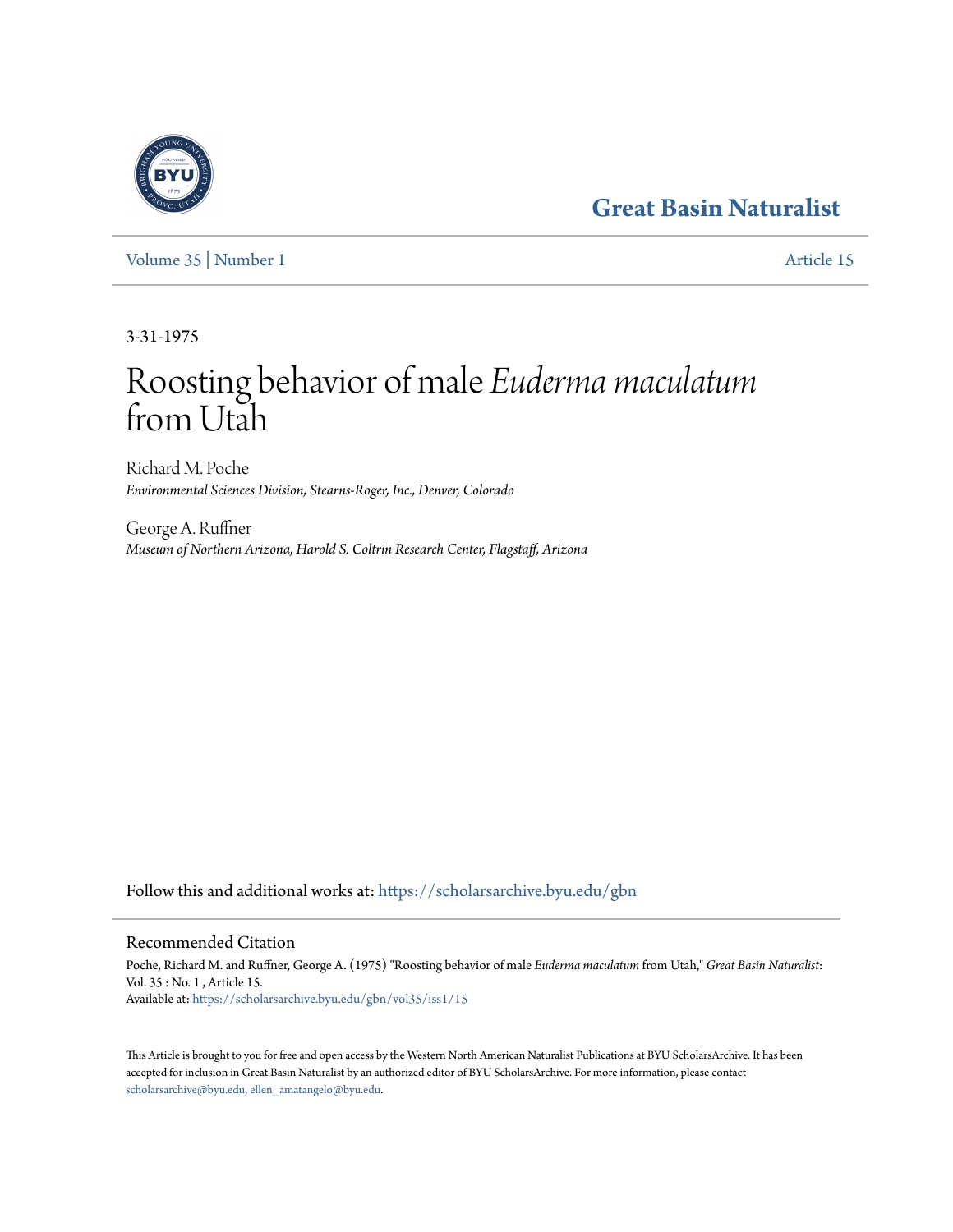#### ROOSTING BEHAVIOR OF MALE EUDERMA MACULATUM FROM UTAH

#### Richard M. Poche<sup>1</sup> and George A. Ruffner<sup>2</sup>

ABSTRACT.— Eight spotted bats (Euderma maculatum) were captured and released along the Fort<br>Pierce Wash, Washington County, Utah, in August 1974. Observations indicated that Euderma roosts in cracks and crevices.

According to Easterla (1970, 1973), the spotted bat (Euderma maculatum) probably utilizes cracks and crevices as roosting sites in Big Bend National Park, Texas. Observations by Poche (1974) in dicate that the spotted bat inhabits similar daytime retreats in Utah.

Between 12 and 15 August 1974, eight spotted bats were netted over Fort Pierce Wash, Utah. All were sexed and marked using a wing perforating numbering system. Only one female (apparently post partum) was obtained, and six of the seven males captured were scrotal.

The mean weight for spotted bats cap tured was 13.9 g, with a range of 14.8 to 13.6 g. After marking, the bats were re leased individually, and the path of flight was followed with binoculars. The first individual set free on 13 August disappeared into a narrow crack along the steep-walled canyon. Esterla (1973) re ported similar postrelease behavior in Big

A second *Euderma* flew west of the Fort Pierce ruins when released and landed on the near-vertical walls of the Navajo sandstone cliffs, whereupon the bat walked about easily in search of a crevice. Easterla (1972) and Parker (1952) previously reported Euderma walking over horizontal surfaces; but the bat that we released searched over the vertical wall with great facility. J. S. Findley (pers. comm.) reported similar observations of captive spot ted bats walking over volcanic rocks which, however, are more porous than sandstone. As the second bat climbed the wall, it ap peared to use its ears as probes in search ing for a crevice. After approximately two minutes of crawling about, the bat

crept into <sup>a</sup> narrow crack about <sup>3</sup> cm wide. <sup>A</sup> third spotted bat, when released on 14 August, flew south of the wash and went out of view behind a large boulder. After five minutes of searching, we lo cated the animal beneath a rock about 50 cm in diameter. It apparently had backed underneath the fallen rock. The bat was well concealed and ordinarily would not have been noticed.

The fourth bat we released flew under a large boulder on the side of a steep incline. It was found hanging by its feet at a 15 degree angle on the side of the rock.

The fifth bat, liberated on 14 August, flew north of the wash and up the steep slopes. This animal landed on the face of the cliff, and like the second individual, it engaged in seeking out a crack into which it could withdraw. Because of the observation distance, it was impossible to detect which crack the bat selected. We climbed the cliff and in fifteen minutes located the *Euderma*. The bat had moved into a narrow angling fracture and was detected by blowing into the crack. This procedure produced a loud clicking sound by the bat, typical for the species when disturbed.

On <sup>15</sup> August 1974, <sup>a</sup> sixth spotted bat (female) was netted, and numerous ecto parasites were noted. The bat escaped from the holding bag while on the hood of our truck. Another male collected the same morning hosted numerous mites. These were later identified as Cryptonyssus *desultorious*, and this was the first report of an ectoparasite associated with the spotted bat (Radovsky and Poche, 1975). The male also had <sup>a</sup> large (3 to <sup>5</sup> mm) swollen infection on the right' forearm, near the elbow. This individual was re leased at 2000 hours at Fort Pierce, and it flew approximately <sup>30</sup> m down the north side of the wash and landed in a depression on Navajo sandstone. It immediately climbed about the near-vertical cliff face, looking for a crevice. As expected, the pollex appeared to serve as the main tool for grasping.

After several unsuccessful attempts to locate a crack large enough to crawl into, the *Euderma* appeared to be "nervous.

<sup>4</sup>Environmental Sciences Division, Stearns-Roger, Inc., P.O. 5888, Denver, Colorado 80217.<br><sup>2</sup>Museum of Northern Arizona, Harold S. Coltrin Research Center. Flagstaff, Arizona-86001.